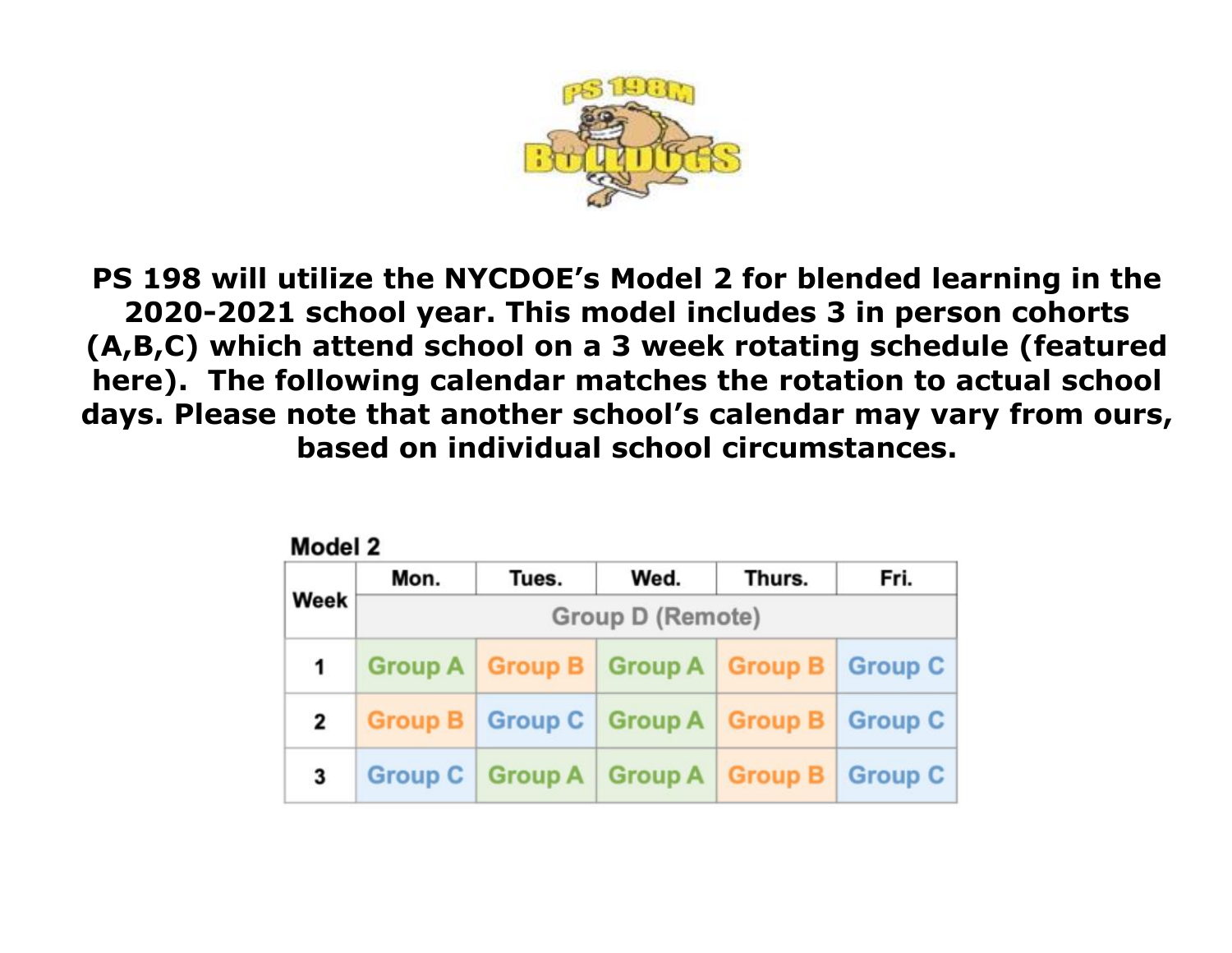## **September 2020**

| <b>Sunday</b> | <b>Monday</b>                            | <b>Tuesday</b>                 | Wednesday                                     | <b>Thursday</b>                               | <b>Friday</b>                                 | <b>Saturday</b> |
|---------------|------------------------------------------|--------------------------------|-----------------------------------------------|-----------------------------------------------|-----------------------------------------------|-----------------|
|               |                                          | 1                              | $\overline{2}$                                | 3                                             | 4                                             | $5\overline{)}$ |
| 6             | $\overline{7}$                           | 8                              | 9                                             | 10                                            | 11                                            | 12              |
| 13            | 14                                       | 15                             | 16<br>Staff engages<br>w/students<br>remotely | 17<br>Staff engages<br>w/students<br>remotely | 18<br>Staff engages<br>w/students<br>remotely | 19              |
| 20            | 21                                       | 22<br>r                        | 23<br><b>WEEK 1: Pre-K only in person</b>     | 24<br>$\bm{\mathsf{B}}$                       | 25<br>$\overline{\phantom{a}}$                | 26              |
| 27            | 28<br>Yom Kippur<br><b>School Closed</b> | 29<br>$\overline{\phantom{a}}$ | 30<br>WEEK 2: K-5 joins in person             | $\mathbf{1}$<br>$\bm{\mathsf{B}}$             | $\overline{2}$                                | $\mathbf{3}$    |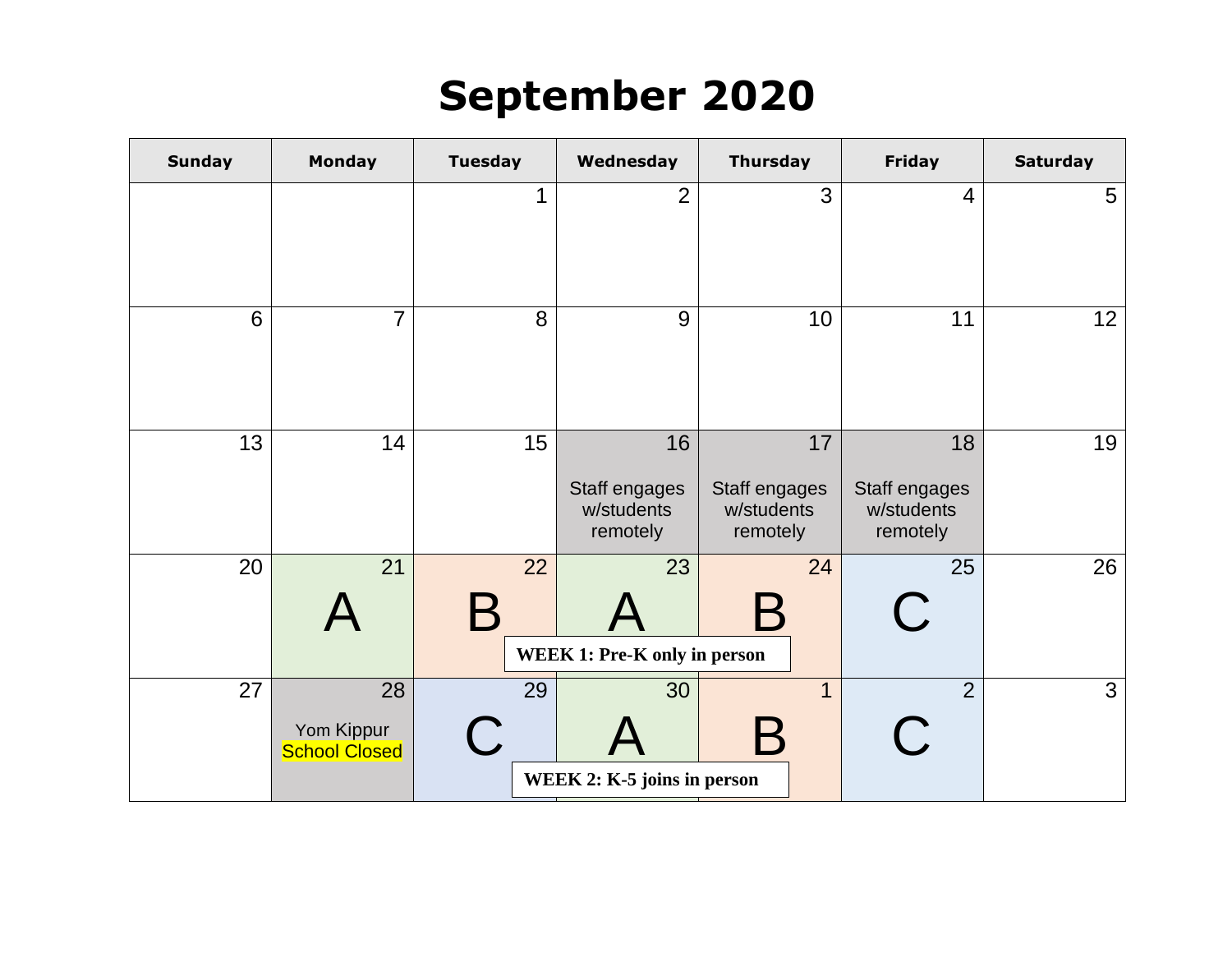# **October 2020**

| <b>Sunday</b>  | Monday                                            | <b>Tuesday</b>          | Wednesday                | <b>Thursday</b>         | Friday           | <b>Saturday</b> |
|----------------|---------------------------------------------------|-------------------------|--------------------------|-------------------------|------------------|-----------------|
|                |                                                   |                         |                          | $\overline{1}$          | $\overline{2}$   | 3               |
| $\overline{4}$ | 5<br>$\mathsf C$                                  | 6                       | $\overline{7}$<br>WEEK 3 | 8<br>$\mathsf B$        | 9<br>$\mathbf C$ | 10              |
| 11             | 12<br><b>Columbus Day</b><br><b>School Closed</b> | 13<br>$\bm{\mathsf{B}}$ | 14<br>WEEK1              | 15<br>Β                 | 16<br>$\bf C$    | 17              |
| 18             | 19<br>Β                                           | 20<br>$\bigcap$         | 21<br>WEEK 2             | 22<br>$\bm{\mathsf{B}}$ | 23<br>$\bf C$    | 24              |
| 25             | 26<br>$\mathsf C$                                 | 27                      | 28<br>WEEK 3             | 29<br>$\bm{\mathsf{B}}$ | 30               | 31              |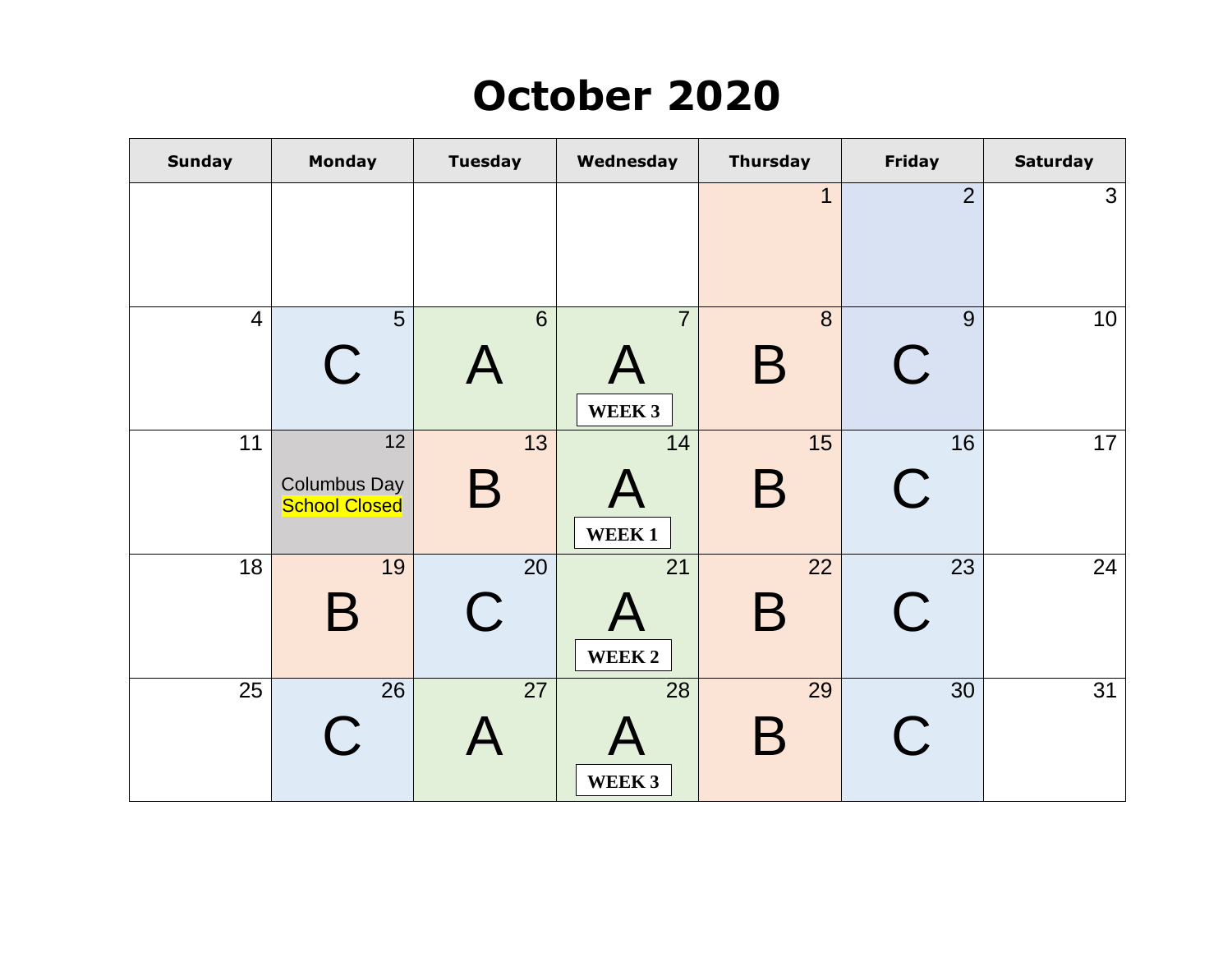## **November 2020**

| <b>Sunday</b> | <b>Monday</b>          | <b>Tuesday</b>                                                                    | Wednesday                                             | <b>Thursday</b>                                             | <b>Friday</b>                                               | <b>Saturday</b> |
|---------------|------------------------|-----------------------------------------------------------------------------------|-------------------------------------------------------|-------------------------------------------------------------|-------------------------------------------------------------|-----------------|
| 1             | $\overline{2}$         | 3<br><b>Election Day</b><br><b>Fully Remote</b><br>Day for ALL<br><b>STUDENTS</b> | $\overline{4}$<br>WEEK1                               | 5<br>K<br>Parent teacher<br>conferences-early<br>dismissal  | 6<br>$\begin{array}{c} \cdot \end{array}$                   | $\overline{7}$  |
| 8             | 9<br>$\bm{\mathsf{B}}$ | 10                                                                                | 11<br>Veteran's Day<br><b>School Closed</b><br>WEEK 2 | 12<br>$\bm{\mathsf{B}}$                                     | 13                                                          | 14              |
| 15            | 16<br>$\bigcap$        | 17                                                                                | 18<br>WEEK 3                                          | 19<br>$\bm{\mathsf{B}}$                                     | 20                                                          | 21              |
| 22            | 23                     | 24                                                                                | 25<br>WEEK1                                           | 26<br>Thanksgiving<br><b>Recess</b><br><b>School Closed</b> | 27<br>Thanksgiving<br><b>Recess</b><br><b>School Closed</b> | 28              |
| 29            | 30                     |                                                                                   | WEEK <sub>2</sub>                                     |                                                             |                                                             |                 |